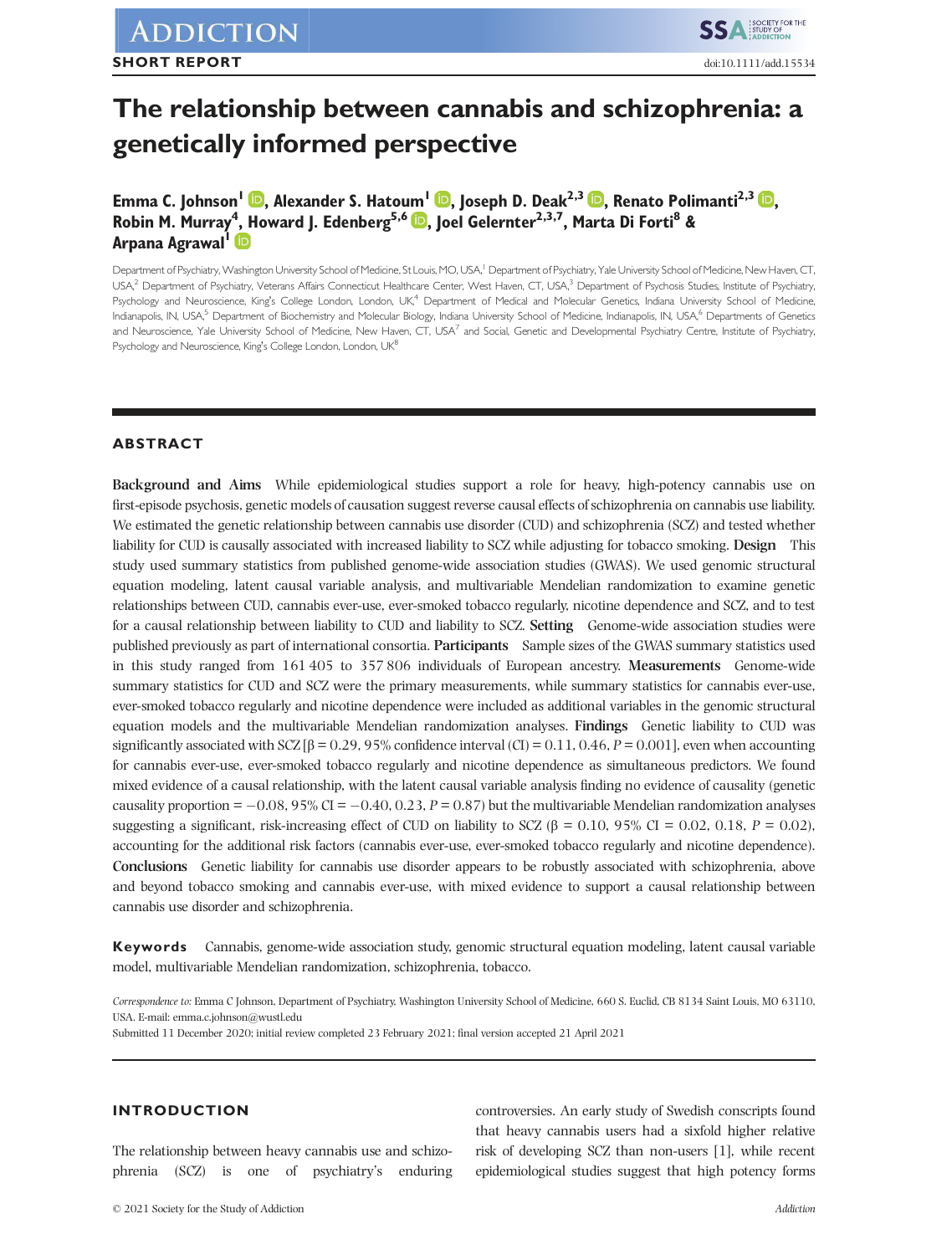of cannabis may increase risk for first-episode psychosis and subsequent SCZ [2,3]. Others have argued that these causal assertions fail to account for antecedent risk, both genetic and environmental, for cannabis use and psychosis, and prodromal schizophrenia symptoms that might exacerbate cannabis use [4]. Both SCZ and cannabis use disorder (CUD), as well as other substance use behaviors, are heritable [5,6]. Genome-wide association studies (GWAS) have found modest but significant genetic correlations between SCZ and cannabis ever-use  $(r_g = 0.25)$ [7],  $P = 5.8e-15$  and between SCZ and CUD [5]  $(r<sub>g</sub> = 0.31, P = 2.3e-16)$ . While one Mendelian randomization (MR) study found evidence of a causal effect of cannabis use on SCZ [8] (whereby cannabis use increases risk of SCZ), the literature is mixed: two other MR studies have identified a reverse causal effect of SCZ liability on cannabis ever-use [7,9], and another study found no evidence of a causal relationship between cannabis ever-use and SCZ [10]. However, no study has yet examined whether genetic risk for CUD (dependence, as distinct from cannabis use) causally influences SCZ liability. Finally, because tobacco smoking is common in those with SCZ [11], frequently co-occurs with cannabis use [12] and is significantly genetically correlated with SCZ  $(r<sub>g</sub> = 0.14, P = 1.4e-13)$  [13] and CUD  $(r<sub>g</sub> = 0.66,$  $P = 3.2e-83$  [5], it is important to account for tobacco when modeling genetic relationships between SCZ and CUD.

Using the largest genome-wide data sets available (Table 1), we set out to disentangle the relationships between genetic liability for cannabis involvement (everuse and CUD), tobacco smoking (ever initiated regular smoking, hereafter referred to as ever-smoked tobacco regularly), nicotine dependence (the Fagerström Test for Nicotine Dependence; FTND) and SCZ. Using genomic structural equation modelling (SEM) [14], we first investigate the relationships between genetic liability for cannabis ever-use, CUD, ever-smoked tobacco regularly, FTND and SCZ. We then use two approaches to test for evidence of causality between liability to CUD and SCZ: our primary analysis uses a latent causal variable (LCV) approach [15], which is robust to sample overlap and accounts for genetic correlation between the two traits (i.e. horizontal pleiotropy). As a secondary analysis, we perform multivariable Mendelian randomization (MVMR [16]), which has the advantage of simultaneously modeling the genetic associations between multiple risk factors and the outcome, but the disadvantage that it may be biased by sample overlap.

# **METHODS**

### **Samples**

- Schizophrenia: we used the Psychiatric Genomics Consortium (PGC) Phase 3 SCZ GWAS meta-analysis  $[6]$  (*n* = 161 405;  $n_{\text{cases}}$  = 67 390).
- Cannabis ever-use: summary statistics were derived from a meta-analysis of life-time cannabis ever-use from the International Cannabis Consortium and the UK Biobank [7]  $(n = 162 082; n_{\text{ever}} = 43 380)$ .
- Cannabis use disorder (CUD): we used summary statistics from a GWAS meta-analysis of cannabis use disorder [5], combining data from the PGC, the Lundbeck Foundation Initiative for Integrative Psychiatric Research and deCODE Genetics ( $n = 357,806$ ;  $n_{\text{cases}} = 14,080$ ).
- Ever-smoked tobacco regularly: summary statistics came from the GWAS and Sequencing Consortium of Alcohol and Nicotine use GWAS [13] of self-reported ever/never regular cigarette smoking (*n* = 632 802; *n*- $_{\text{ever}}$  = 301 524). This phenotype was measured in a variety of ways in different cohorts (e.g. 'Have you smoked over 100 cigarettes over the course of your life?', 'Have you ever smoked every day for at least a month?', 'Have you ever smoked regularly?'). We used the publicly

|  |  | Table 1 Relative sample sizes and SNP-heritabilities of different GWAS data sets included in this study. |  |  |  |  |  |  |  |  |  |  |
|--|--|----------------------------------------------------------------------------------------------------------|--|--|--|--|--|--|--|--|--|--|
|--|--|----------------------------------------------------------------------------------------------------------|--|--|--|--|--|--|--|--|--|--|

| Phenotype                        | <b>PMID</b>                                                    | Sample size                                | SNP-heritability (SE) |
|----------------------------------|----------------------------------------------------------------|--------------------------------------------|-----------------------|
| Schizophrenia                    | No PMID available; https://doi.org/10.1101/2020.09.12.20192922 | $n = 161405$<br>$n_{\text{cases}} = 67390$ | 0.24(0.007)           |
| Cannabis ever-use                | 30 150 663                                                     | $n = 162082$<br>$n_{\text{ever}} = 43380$  | 0.11(0.01)            |
| <b>CUD</b>                       | 33096046                                                       | $n = 357806$<br>$n_{\text{cases}} = 14080$ | 0.12(0.01)            |
| Ever-smoked tobacco<br>regularly | 30643251                                                       | $n = 632802$<br>$n_{\text{ever}} = 301524$ | 0.08(0.002)           |
| <b>FTND</b>                      | 33 144 568                                                     | $n = 46213$                                | 0.09(0.01)            |

SNP = single nucleotide polymorphism; GWAS = genome-wide association study; CUD = cannabis use disorder; FTND = Fagerström Test for Nicotine Dependence; SE = standard error.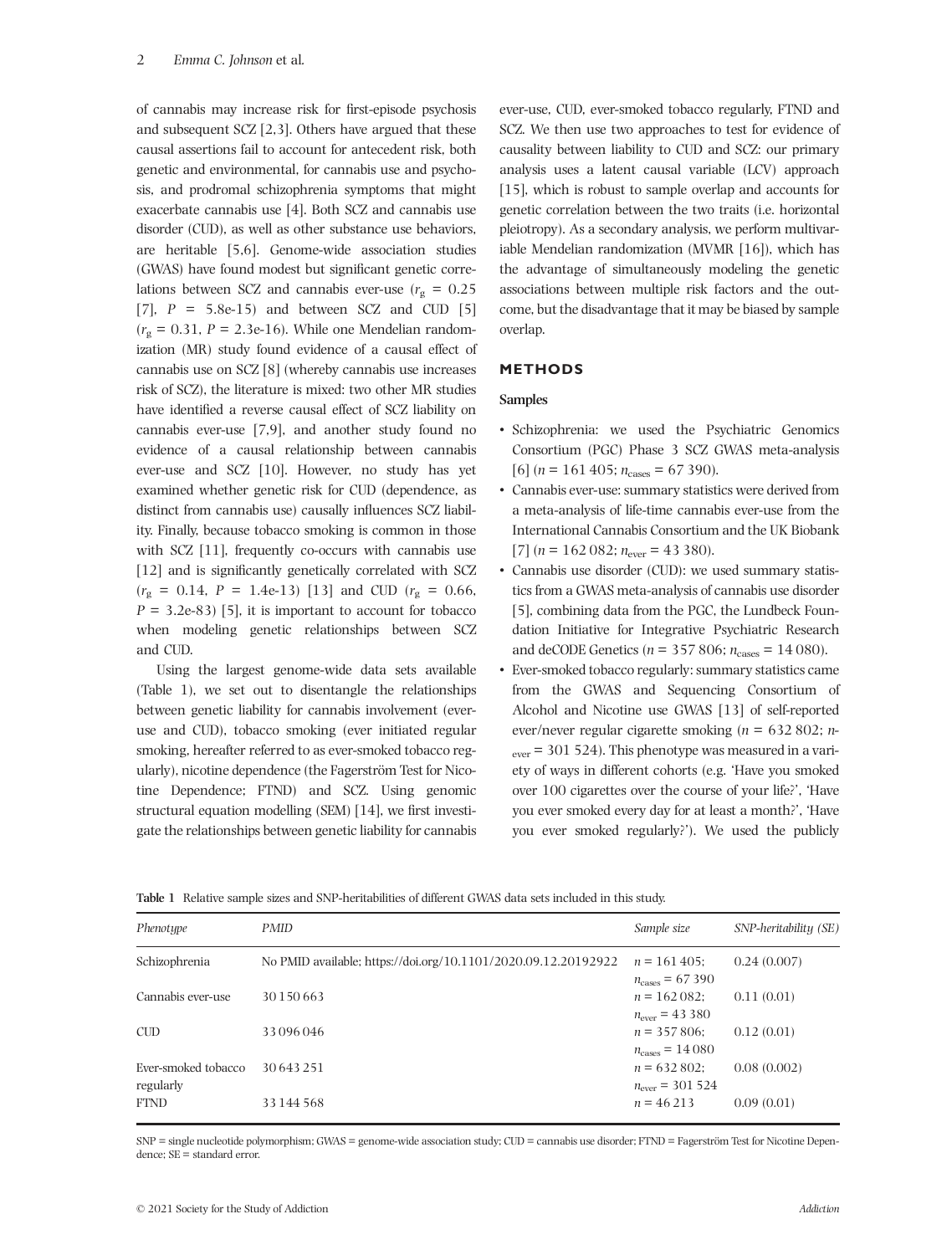available set of summary statistics, which does not include data from 23andMe; the sample size reported here reflects that exclusion.

• Fagerström Test for Nicotine Dependence (FTND): summary statistics for nicotine dependence came from the largest GWAS of the Fagerström Test for Nicotine Dependence scores [17] to date (FTND,  $n = 46213$ ).

#### **Statistical analyses**

These analyses were not preregistered and results should be considered exploratory.

## **Genomic SEM**

We used genomic SEM [14] to estimate the extent to which the genetic components of four different substance use and use disorder measures—ever-smoked tobacco regularly, FTND, cannabis ever-use and CUD—are related to SCZ in a multiple regression framework (see Fig. 1 for path specification). The regression model allows substance use phenotypes to correlate with each other and estimates a single regression relationship between each substance use behavior and SCZ. Each path can then be interpreted as

representing the association with SCZ above and beyond the other substance use phenotypes.

Because all substance use phenotypes were intercorrelated, it is possible that multicollinearity among these traits led to an increase in the standard errors. In an attempt to account for this, we then tested a model in which ever-smoked tobacco regularly, FTND and cannabis ever-use loaded onto a latent 'cannabis and tobacco use' factor; SCZ was then regressed on CUD and the latent factor. We allowed CUD and the latent factor to correlate. Model fit was acceptable (comparative fit index  $= 0.949$ , standardized root mean square residual  $= 0.073$ ).

#### **Latent causal variable analysis**

We used the LCV R package [15] to estimate the genetic causality proportion (i.e. the extent to which the genetic component for trait 1 is causal for trait 2) between cannabis use/use disorder and SCZ. Unlike MR approaches, this method accounts for the genetic correlation between the two traits using cross-trait genetic correlations estimated from LD score regression [18]; the intercept from this regression is also used to correct for sample overlap, as in



Figure I Genomic multiple regression model showing the associations of cannabis ever-use, cannabis use disorder, Fagerström Test for Nicotine Dependence (FTND) and ever-smoked tobacco regularly with schizophrenia (SCZ), above and beyond the other substances. All presented estimates are standardized, standard errors are presented in parentheses, and starred (\*) estimates were significant (*P <* 0.05). g = genetic component [Colour figure can be viewed at wileyonlinelibrary.com]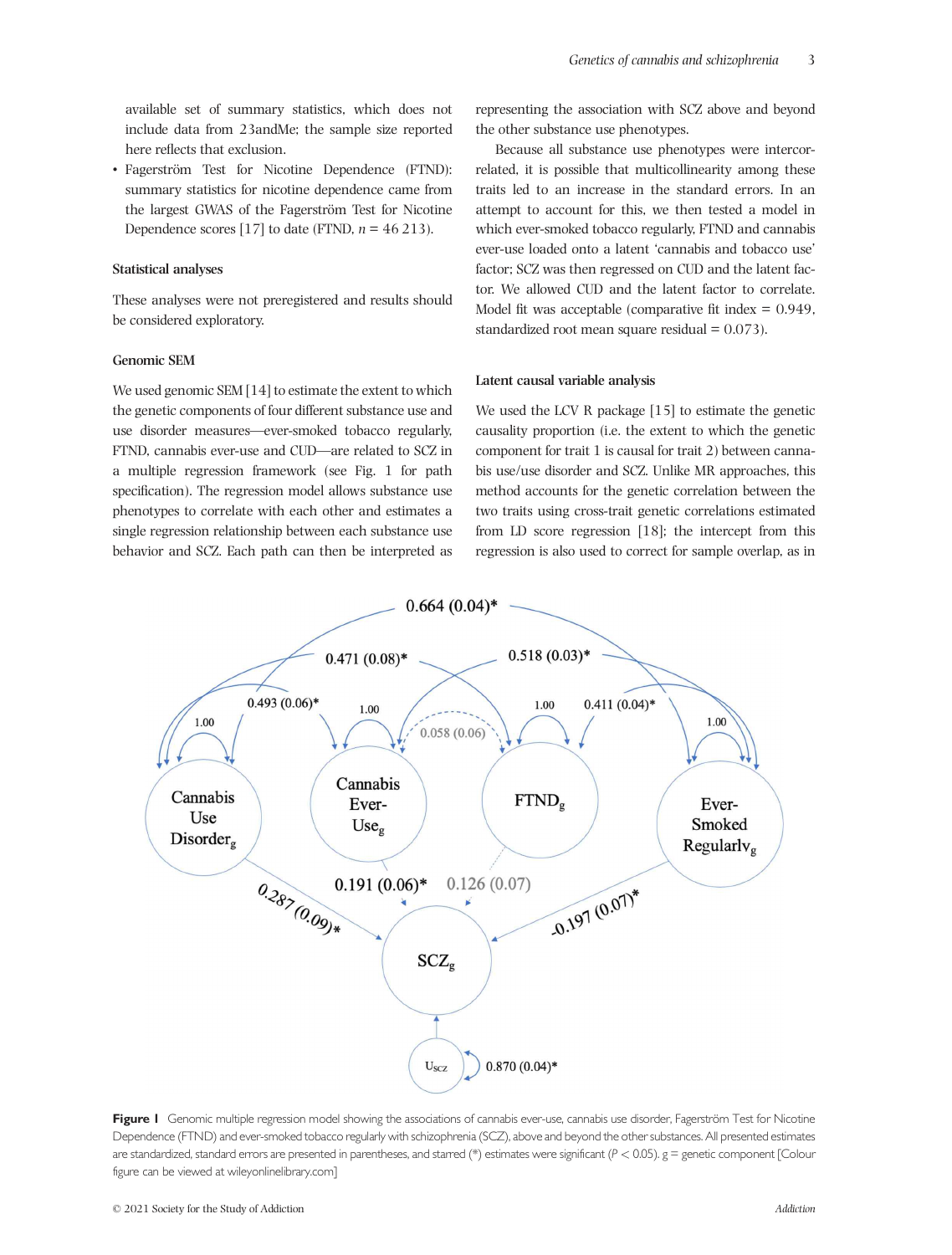genomic SEM. LCV includes genetic variants across the entire genome as 'instruments', unlike traditional MR approaches that select only the most strongly associated variants (typically those that are genome-wide significant).

We refer the reader to O'Connor & Price [15] for more detailed information, but briefly, the LCV model is based upon the estimation of a latent variable which has a causal effect on both traits and which mediates the genetic correlation between the two traits. If trait 1 is more strongly correlated with the latent causal variable than trait 2, we can infer that trait 1 is partially genetically causal for trait 2 (and vice versa). The extent of this causal relationship is quantified using the genetic causality proportion, an estimate of the degree to which the genetic component of trait 1 (e.g. CUD) is causal for trait 2 (e.g. SCZ); this estimate ranges from 0, representing no genetic causality, to 1, indicating full genetic causality. Notably, while LCV can detect reverse causality (i.e. trait 2 causing trait 1), this approach cannot estimate bidirectional causal relationships (i.e. trait 1 causing trait 2 and trait 2 causing trait 1); a bidirectional relationship would present as a null (i.e. close to 0) genetic causality proportion estimate.

#### **MVMR analysis**

As a secondary analysis to test for a causal relationship between CUD and SCZ, we performed two types of MVMR analysis: an inverse variance weighted approach (MVMR-IVW) and a multivariable extension of the MR-Egger method (MVMR-Egger). The advantage of these approaches is that the multivariable MR model can account for the exposure or risk factor of interest—in our case, CUD—as well as correlated risk factors, such as cannabis ever-use and tobacco smoking. The MVMR model is particularly useful for situations wherein the genetic instruments are known to be pleiotropic and associated with multiple risk factors. Briefly, the MVMR-Egger model is similar to the MVMR-IVW approach, except that the intercept term is estimated (rather than being constrained at 0); testing whether this intercept term is statistically different from 0 tests for directional pleiotropy [16]. For both models, we calculated standard errors using the multiplicative random-effects model. We included genome-wide significant independent SNPs from the ever-smoked tobacco regularly GWAS (after clumping, *n* SNPs = 93). For the other GWAS, we included SNPs with  $P < 1e-5$  to have enough instruments for analysis: 44 SNPs for CUD [5], 70 SNPs for cannabis ever-use [7] and 44 SNPs for FTND [17]. After merging with SCZ and removing palindromic SNPs with intermediate allele frequencies, there were fewer SNPs available for final analysis (see Supporting information). As recommended [16], we orientated the genetic instruments with respect to their associations with CUD, our primary risk factor of interest.

## **RESULTS**

When all four substance phenotypes (cannabis ever-use, CUD, ever-smoked tobacco regularly and FTND) were modeled as simultaneous predictors, cannabis ever-use and CUD were significantly positively associated with SCZ, while ever-smoked tobacco regularly showed an inverse relationship (i.e. greater genetic liability for ever-smoking tobacco regularly was associated with lower genetic predisposition for SCZ; Fig. 1**,** Table 2). The strongest association was between CUD and SCZ [β =  $0.29$ , 95% confidence interval (CI) =  $0.11$ ,  $0.46$ ,  $P = 0.001$ ] and the largest intersubstance correlation was between CUD and ever-smoked tobacco regularly ( $β = 0.66$ , 95% CI = 0.59, 0.7,  $P = 3.0e-73$ ).

Ever-smoked tobacco regularly, FTND and cannabis ever-use all loaded significantly on a 'cannabis-tobacco use' latent factor (estimates = 0.46–0.80, *P <* 1.8e-20). The common genetic contributions of regular tobacco smoking, FTND and cannabis use in the latent factor were not significantly associated with SCZ  $(P = 0.57)$ , but CUD continued to show a significant association with SCZ (β = 0.37, 95% CI = 0.09, 0.65, *P* = 0.009; Fig. 2**,** Table 2).

While the latent causal variable model confirmed the genetic correlations between cannabis ever-use, CUD and SCZ, it found no evidence of a genetically causal relationship between cannabis ever-use and SCZ [genetic causality proportion (GCP) =  $-0.32$ , 95% CI =  $-0.85$ , 0.21,  $P = 0.21$ ] nor CUD and SCZ (GCP =  $-0.08$ , 95%)  $CI = -0.40, 0.23, P = 0.87$ . In contrast, both the MVMR-IVW (β = 0.08, 95% CI = 0.02, 0.14, *P* = 0.02) and MVMR-Egger (β = 0.10, 95% CI = 0.02, 0.18, *P* = 0.02) approaches suggested a significant causal effect of CUD on SCZ, accounting for the additional risk factors (cannabis ever-use, ever-smoked tobacco regularly and FTND). Univariate MR tests showed evidence of bidirectional causality (β = 0.12, 95% CI = 0.06, 0.18,  $P = 3e$ -5 for liability to CUD causing SCZ;  $β = 0.2$ , 95%  $CI = 0.14$ , 0.26,  $P = 5.5e-12$  for liability to SCZ causing CUD; see Supporting information, Tables S2 and S6), which is consistent with the null LCV results.

## **DISCUSSION**

Our multivariable analysis of large-scale GWAS data shows that genetic liability for CUD is associated with genetic liability for SCZ, including when accounting for the genetic contributions of cannabis ever-use and tobacco smoking. Paradoxically, we found that ever-smoked tobacco regularly was negatively associated with SCZ risk when accounting for the effects of both cannabis phenotypes and FTND, despite being positively associated with SCZ in previous univariate analyses [13]. In other words, the genetic variance specific to ever-smoking (i.e. not shared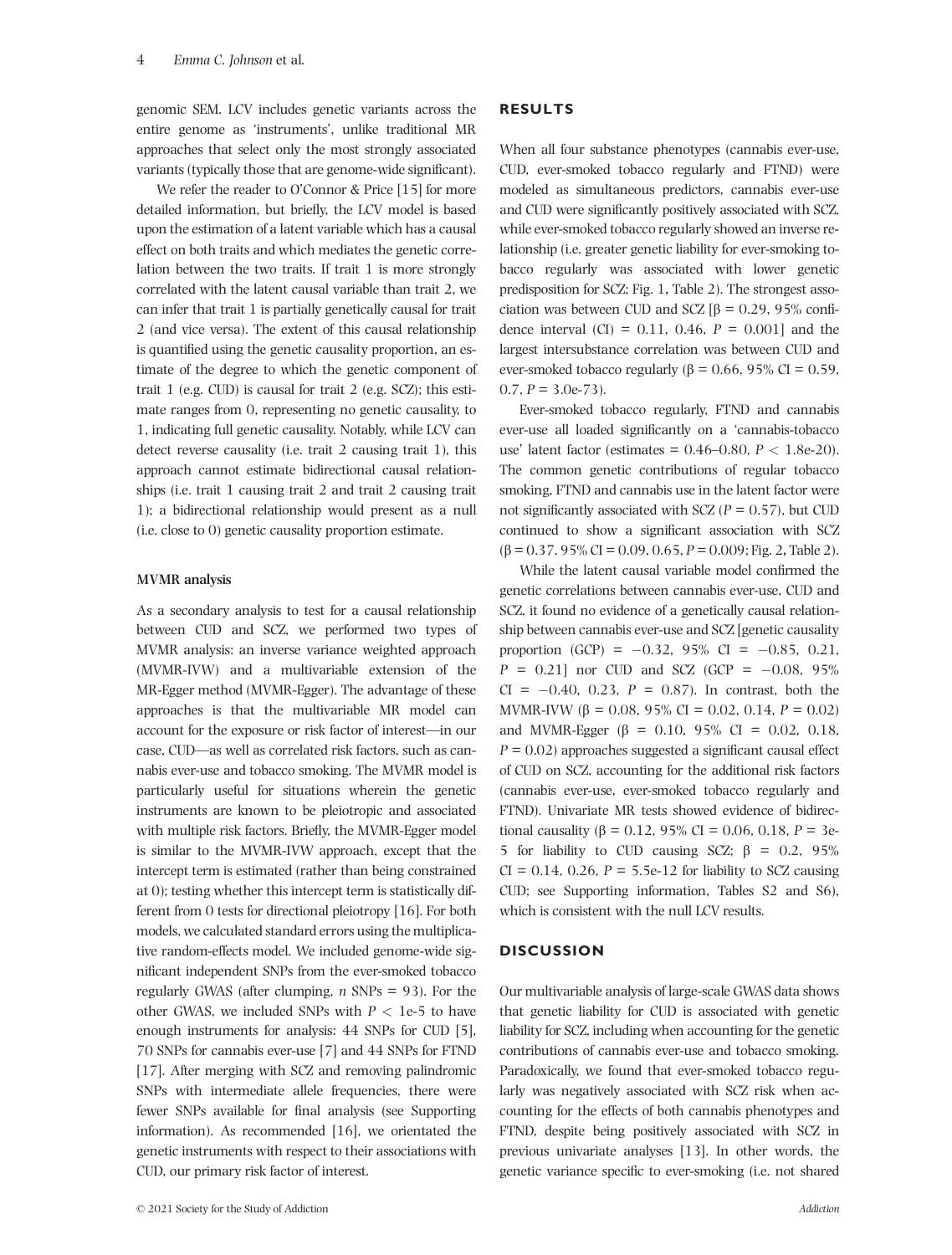**Table 2** Parameter estimates from both genomic structural equation modelling (SEM) models. Model 1 refers to the multiple regression-like model (pictured in Fig. 1), while model 2 refers to the SEM where the effects of cannabis ever-use, ever-smoked tobacco regularly and FTND are modeled as a latent factor (pictured in Fig. 2).

| Parameter                                                               | Standardized estimate | Standard error | P-value    |
|-------------------------------------------------------------------------|-----------------------|----------------|------------|
| $SCZ \sim SCZ$                                                          | 0.870                 | 0.044          | 1.22E-87   |
| $SCZ \sim CUD$                                                          | 0.287                 | 0.090          | 0.001      |
| $SCZ \sim$ cannabis ever-use                                            | 0.191                 | 0.056          | 6.73E-4    |
| $SCZ \sim$ ever-smoked tobacco regularly                                | $-0.197$              | 0.065          | 0.003      |
| $SCZ \sim FTND$                                                         | 0.126                 | 0.070          | 0.069      |
| $CUD \sim CUD$                                                          | 1.000                 | 0.092          | 2.79E-27   |
| $CUD \sim$ cannabis ever-use                                            | 0.493                 | 0.055          | 2.05E-19   |
| $CUD \sim$ ever-smoked tobacco regularly                                | 0.664                 | 0.037          | 2.99E-73   |
| $CUD \sim \sim FTND$                                                    | 0.471                 | 0.075          | $2.92E-10$ |
| Cannabis ever-use $\sim$ $\sim$ cannabis ever-use                       | 1.000                 | 0.066          | 2.14E-51   |
| Cannabis ever-use $\sim \sim$ ever-smoked tobacco regularly             | 0.518                 | 0.034          | 1.38E-53   |
| Cannabis ever-use $\sim$ $\sim$ FTND                                    | 0.058                 | 0.059          | 0.322      |
| Ever-smoked tobacco regularly $\sim \sim$ ever-smoked tobacco regularly | 1.000                 | 0.034          | 1.02E-192  |
| Ever-smoked tobacco regularly $\sim \sim$ FTND                          | 0.411                 | 0.044          | 9.53E-21   |
| $FTND \sim \sim FTND$                                                   | 1.000                 | 0.137          | 3.10E-13   |
| Model 2                                                                 |                       |                |            |
| Factor $1 = \sim$ cannabis ever-use                                     | 0.622                 | 0.036          | 1.33E-65   |
| Factor $1 = \sim$ ever-smoked tobacco regularly                         | 0.796                 | 0.039          | 1.49E-92   |
| Factor $1 = \sim$ FTND                                                  | 0.460                 | 0.050          | 1.78E-20   |
| Factor $1 \sim \sim$ CUD                                                | 0.837                 | 0.044          | 7.43E-80   |
| $SCZ \sim SCZ$                                                          | 0.903                 | 0.041          | 2.90E-107  |
| $SCZ \sim$ factor 1                                                     | $-0.073$              | 0.129          | 0.573      |
| $SCZ \sim CUD$                                                          | 0.370                 | 0.142          | 0.009      |
| $CUD \sim CUD$                                                          | 1.000                 | 0.092          | 2.79E-27   |
| Cannabis ever-use $\sim$ $\sim$ cannabis ever-use                       | 0.614                 | 0.063          | 1.22E-22   |
| Ever-Smoked tobacco regularly $\sim \sim$ ever-smoked tobacco regularly | 0.366                 | 0.063          | 5.94E-09   |
| $FTND \sim \sim FTND$                                                   | 0.789                 | 0.141          | 2.15E-08   |

SCZ = schizophrenia; CUD = cannabis use disorder; FTND = Fagerström Test for Nicotine Dependence.

with CUD, cannabis ever-use or FTND) is negatively correlated with genetic liability to schizophrenia. While the genetic component of ever-smoking that is shared with the other substance use measures probably reflects a combination of externalizing behaviors and predisposition to become a problematic substance user, these analyses cannot determine what the genetic component specific to ever-smoked regularly may reflect; it is, however, of great interest for future research.

In line with other recent LCV analyses (e.g. [10]), our LCV analysis indicates that the genetic overlap of CUD and schizophrenia is more consistent with a pattern of horizontal pleiotropy (genetic variants directly contributing to both CUD risk and SCZ risk) than vertical pleiotropy (genetic variants that contribute to CUD liability indirectly contributing to SCZ via a causal relationship between CUD itself and SCZ risk). However, we cannot discount causal mechanisms, as we found some evidence of a significant causal effect of liability to CUD on SCZ in our multivariable MR analyses, accounting for the genetic associations of FTND as additional risk factors. Univariate MR analyses also revealed evidence of bidirectional causality between CUD and SCZ (see Supporting information). Bidirectional causality presents as a null finding from LCV; however, while these bidirectional MR findings are consistent with the null LCV results, using the current data we cannot confirm whether the null LCV finding is due to a true lack of causality or whether that estimate reflects a bidirectional relationship between CUD and SCZ. Sample overlap (i.e. individuals present in multiple GWAS samples) may have biased our MR analyses [19]; thus, we cannot exclude the possibility that significant causal effects detected by MVMR are driven by sample overlap, as there was evidence of potential overlap between the CUD and SCZ GWAS [LDSC genetic covariance intercept = 0.016, standard error  $(SE) = 0.007$ . Overall, our study suggests that, while shared genetic vulnerabilities probably play a role in the relationship between CUD and SCZ, the role of causality remains unclear.

cannabis ever-use, ever-smoked tobacco regularly and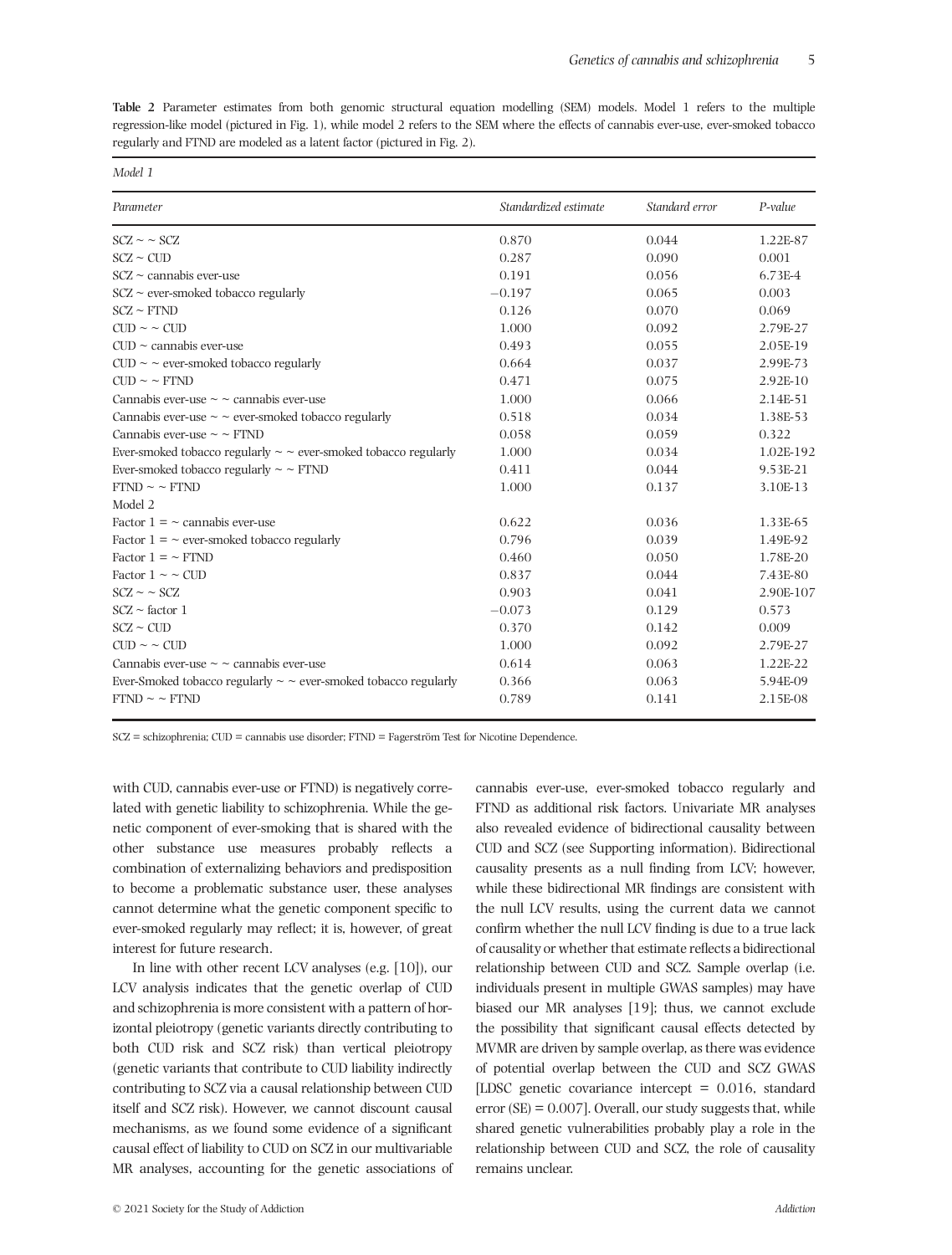

**Figure 2** Genomic structural equation model showing the positive association between genetic liability to cannabis use disorder and schizophrenia, accounting for the combined influences of the other substance use phenotypes exerted via the latent 'cannabis and tobacco use factor'. This model was estimated to account for potential multicollinearity issues between the cannabis ever-use, Fagerström Test for Nicotine Dependence (FTND) and ever-smoked tobacco regularly phenotypes; model fit was relatively good (comparative fix index = 0.949, standardized root mean square residual = 0.073). Variance of the latent cannabis and tobacco use factor was scaled to 1. All presented estimates are standardized, standard errors are presented in parentheses, and starred (\*) estimates were significant (*P <* 0.05). g = genetic component [Colour figure can be viewed at wileyonlinelibrary.com]

Our study has some limitations: first, these findings may be population-specific due to differences in manner of use (in Europe, cannabis is frequently mixed with tobacco [12]) and effectiveness of public health campaigns surrounding tobacco smoking. A second caveat is that the CUD GWAS has lower statistical power than the SCZ GWAS due to differences in sample size ( $n$  cases  $= 14080$  versus 67 390; Table 1) and polygenicity of the traits under study [20]. As sample sizes grow for CUD and statistical power is improved, these results may change. Finally, there may be SCZ GWAS cases who also had CUD; this comorbidity could potentially bias estimates of genetic correlation and causality.

In conclusion, we provide evidence that genetic liability for CUD is robustly associated with SCZ, above and beyond tobacco smoking and cannabis ever-use, and we find mixed evidence to support a causal relationship between CUD and SCZ.

## **Declaration of interests**

J.G. is named as an inventor on PCT patent application number 15/878640, entitled 'Genotype-guided dosing of

opioid agonists', filed 24 January 2018. No other competing interests are reported.

#### **Acknowledgements**

E.C.J. acknowledges support from National Institute on Alcohol Abuse and Alcoholism (grant F32AA027435). A.A. acknowledges National Institute on Drug Abuse (grant K02DA032573). J.D.D. acknowledges National Institute on Alcohol Abuse and Alcoholism (grant T32AA028259). A.S.H. acknowledges T32DA007261. R.P. acknowledges National Institute on Drug Abuse (grant R21DA047527). We thank National Institute of Mental Health (grant MH109532) for supporting the work of the Psychiatric Genomics Consortium's Substance Use Disorders Working group and for support to A.A., H.J.E. and J.G. We thank Drs Raymond Walters, Dongbing Lai and Hang Zhou for their feedback on these analyses.

### **Author contributions**

**Emma Johnson:** Conceptualization; formal analysis; methodology. **Alexander Hatoum:** Formal analysis;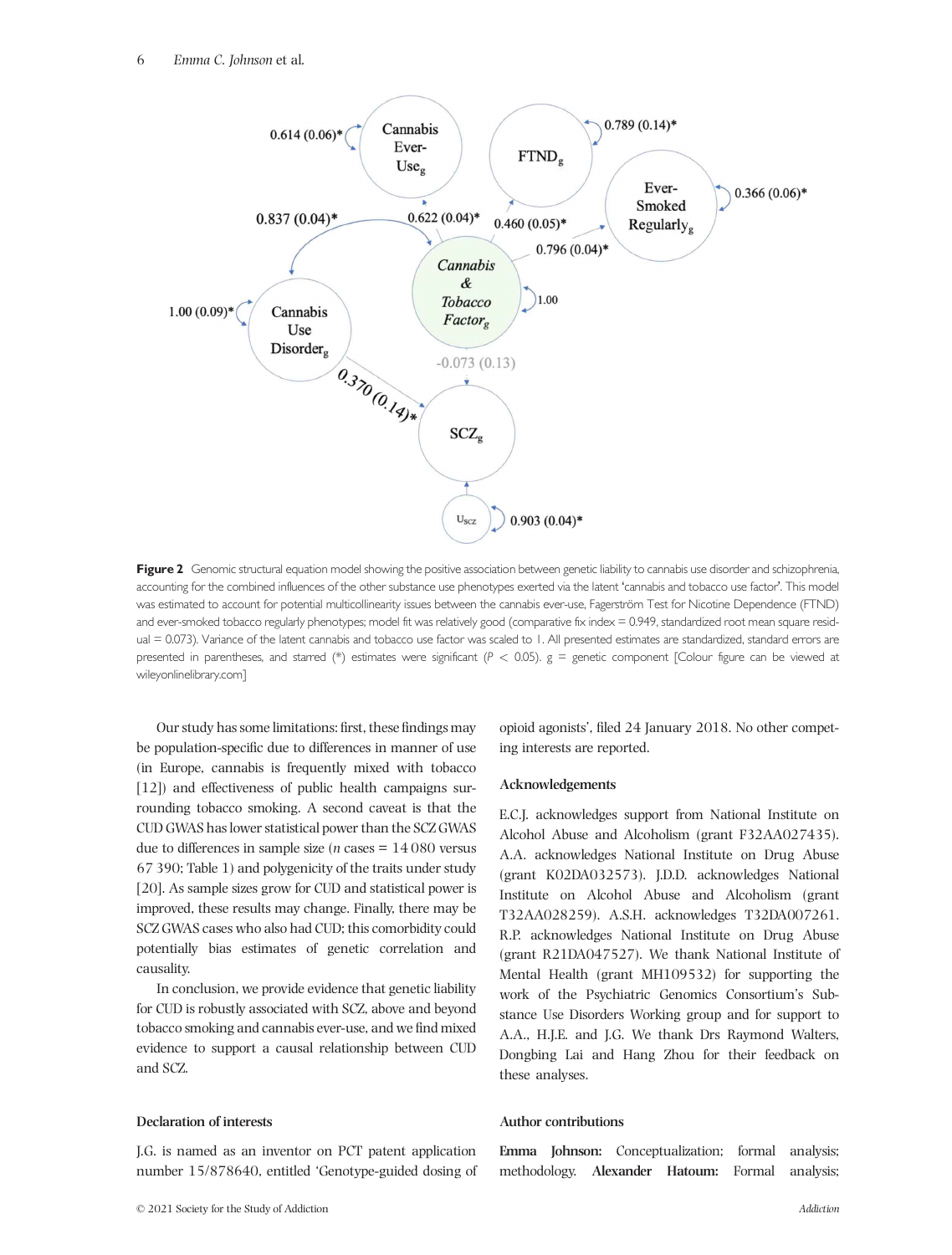methodology. **Joseph Deak:** Methodology. **Renato Polimanti:** Methodology. **Robin Murray:** Conceptualization; methodology. **Howard Edenberg:** Conceptualization; methodology. **Joel Gelernter:** Conceptualization; methodology. **Marta Di Forti:** Conceptualization; methodology; supervision. **Arpana Agrawal:** Conceptualization; methodology; supervision.

#### **Data availability statement**

Data from the PGC CUD GWAS are available for download (https://www.med.unc.edu/pgc/download-results/), as are data from the GSCAN study (https://conservancy.umn. edu/handle/11299/201564). Data from the FTND GWAS are available upon request to Dr Dana Hancock. The PGC Phase 3 SCZ GWAS results are also available for download (https://www.med.unc.edu/pgc/download-results/scz/).

## **References**

- 1. Andréasson S., Engström A., Allebeck P., Cannabis R. U., Schizophrenia A. Longitudinal study of Swedish conscripts. *Lancet* 1987; **330**: 1483–6.
- 2. Di Forti M., Quattrone D., Freeman T. P., Tripoli G., Gayer-Anderson C., Quigley H., *et al*. The contribution of cannabis use to variation in the incidence of psychotic disorder across Europe (EU-GEI): a multicentre case-control study. *Lancet Psychiatry* 2019; **6**: 427–36.
- 3. Marconi A., Di Forti M., Lewis C. M., Murray R. M., Vassos E. Meta-analysis of the association between the level of cannabis use and risk of psychosis. *Schizophr Bull* 2016; **42**: 1262–9.
- 4. Gage S. H., Hickman M., Zammit S. Association between cannabis and psychosis: epidemiologic evidence. *Biol Psychiatry* 2016; **79**: 549–56.
- 5. Johnson E. C., Demontis D., Thorgeirsson T. E., Walters R. K., Polimanti R., Hatoum A. S., *et al*. A large-scale genome-wide association study meta-analysis of cannabis use disorder. *Lancet Psychiatry* 2020; **7**: 1032–45.
- 6. Ripke S., Walters J. T. R., O'Donovan M. C. Mapping genomic loci prioritises genes and implicates synaptic biology in schizophrenia. *medRxiv* 2020; https://doi.org/10.1101/ 2020.09.12.20192922
- 7. Pasman J. A., Verweij K. J. H., Gerring Z., Stringer S., Sanchez-Roige S., Treur J. L., *et al*. GWAS of lifetime cannabis use reveals new risk loci, genetic overlap with psychiatric traits, and a causal influence of schizophrenia. *Nat Neurosci* 2018; **21**: 1161–70.
- 8. Vaucher J., Keating B. J., Lasserre A. M., Gan W., Lyall D. M., Ward J., *et al*. Cannabis use and risk of schizophrenia: a Mendelian randomization study. *Mol Psychiatry* 2017; **23**: 1287.
- 9. Gage S. H., Jones H. J., Burgess S., Bowden J., Davey Smith G., Zammit S., *et al*. Assessing causality in associations between cannabis use and schizophrenia risk: a two-sample Mendelian randomization study. *Psychol Med* 2017; **47**: 971–80.
- 10. Jang S.-K., Saunders G., Liu M. Z., Me Research Team, Jiang Y., Liu D. J., *et al*. Genetic correlation, pleiotropy,

and causal associations between substance use and psychiatric disorder. *Psychol Med* 2020; https://doi.org/ 10.1017/S003329172000272X

- 11. De Leon J., Diaz F. J. A meta-analysis of worldwide studies demonstrates an association between schizophrenia and tobacco smoking behaviors. *Schizophr Res* 2005; **76**: 135–57.
- 12. Hindocha C., Freeman T. P., Ferris J. A., Lynskey M. T., Winstock A. R. No smoke without tobacco: a global overview of Cannabis and tobacco routes of administration and their association with intention to quit. *Front Psychol* 2016; **7**: 104.
- 13. Liu M., Jiang Y., Wedow R., Li Y., Brazel D. M., Chen F., *et al*. Association studies of up to 1.2 million individuals yield new insights into the genetic etiology of tobacco and alcohol use. *Nat Genet* 2019; **51**: 237–44.
- 14. Grotzinger A. D., Rhemtulla M., de Vlaming R., Ritchie S. J., Mallard T. T., Hill W. D., *et al*. Genomic structural equation modelling provides insights into the multivariate genetic architecture of complex traits. *Nat Hum Behav* 2019; **3**: 513–25.
- 15. O'Connor L. J., Price A. L. Distinguishing genetic correlation from causation across 52 diseases and complex traits. *Nat Genet* 2018; **50**: 1728–34.
- 16. Rees J. M. B., Wood A. M., Burgess S. Extending the MR-egger method for multivariable Mendelian randomization to correct for both measured and unmeasured pleiotropy. *Stat Med* 2017; **36**: 4705–18.
- 17. Quach B. C., Bray M. J., Gaddis N. C., Liu M., Palviainen T., Minica C. C., *et al*. Expanding the genetic architecture of nicotine dependence and its shared genetics with multiple traits. *Nat Commun* 2020; **11**: 5562.
- 18. Bulik-Sullivan B. K., Loh P.-R., Finucane H. K., Ripke S., Yang J., Patterson N., *et al*. LD score regression distinguishes confounding from polygenicity in genome-wide association studies. *Nat Genet* 2015; **47**: 291–5.
- 19. Burgess S., Davies N. M., Thompson S. G. Bias due to participant overlap in two-sample Mendelian randomization. *Genet Epidemiol* 2016; **40**: 597–608.
- 20. Wendt F. R., Pathak G. A., Overstreet C., Tylee D. S., Gelernter J., Atkinson E. G., *et al*. Natural selection influenced the genetic architecture of brain structure, behavioral and neuropsychiatric traits. *bioRxiv* 2020; https://doi.org/10.1101/ 2020.02.26.966531

#### **Supporting Information**

Additional supporting information may be found online in the Supporting Information section at the end of the article.

**Table S1** Multivariate MR results using independent instruments with  $P < 1e-5$  for CUD, cannabis ever-use, and FTND, and  $P < 5e-8$  for ever-smoked tobacco regularly. **Table S2** Univariate MR results using independent instruments with  $P < 1e-5$  for CUD, cannabis ever-use, and FTND, and P *<* 5e-8 for ever-smoked tobacco regularly. **Table S3** Univariate MR results using independent instruments with  $P < 1e-6$  for CUD, cannabis ever-use, and FTND.